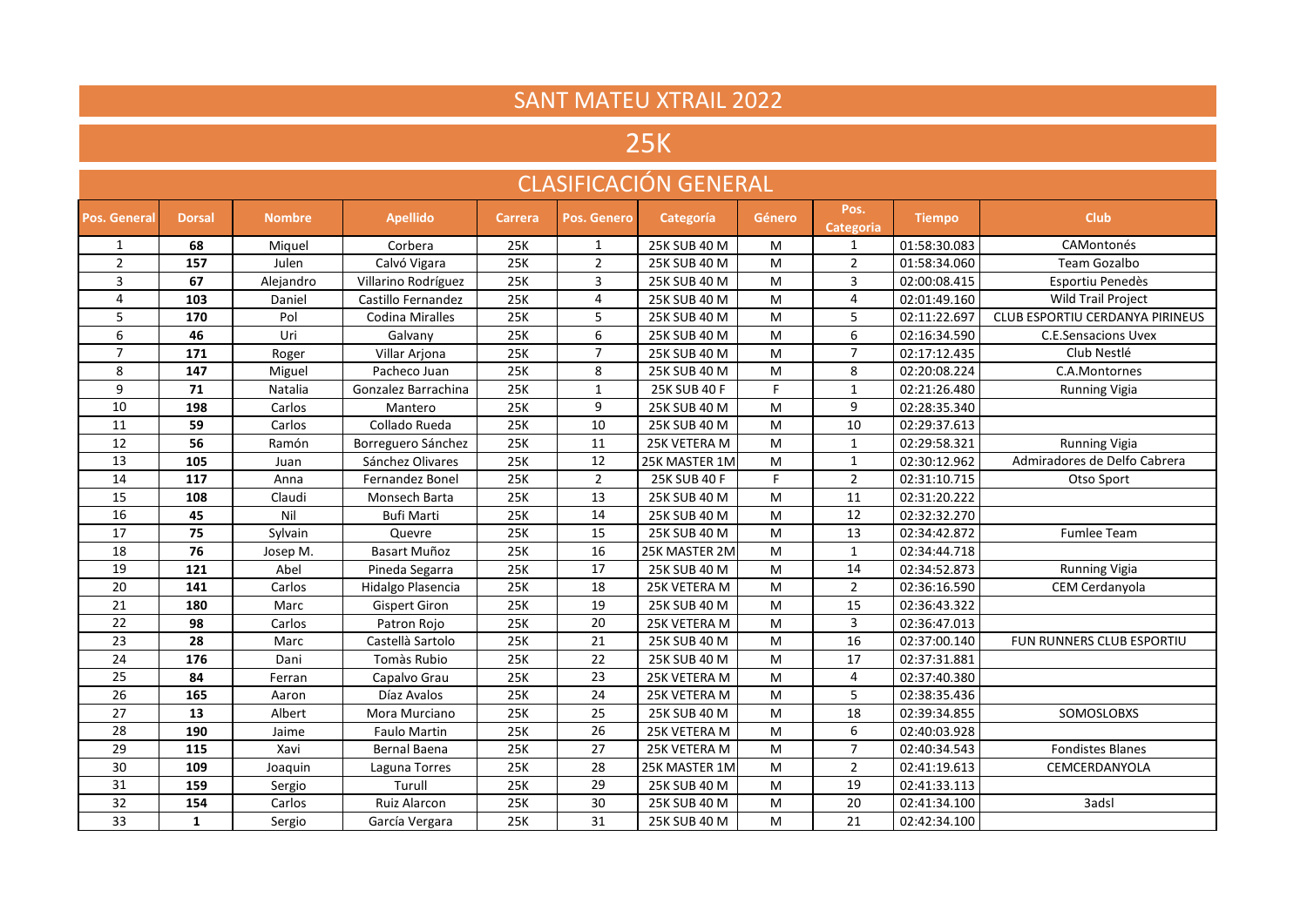| 34              | 64  | Oscar        | Porras Tovar           | 25K | 32              | 25K VETERA M  | M         | 8              | 02:42:48.513 | <b>Running Vigia</b>         |
|-----------------|-----|--------------|------------------------|-----|-----------------|---------------|-----------|----------------|--------------|------------------------------|
| 35              | 62  | Manel        | Begara Serrano         | 25K | 33              | 25K SUB 40 M  | M         | 22             | 02:43:25.686 | MB Trginer                   |
| $\overline{36}$ | 186 | Oscar        | Gracia Castera         | 25K | $\overline{34}$ | 25K VETERA M  | M         | 9              | 02:43:32.623 | <b>AEPallars</b>             |
| 37              | 69  | Carolina     | Rius Hernandez         | 25K | 3               | 25K SUB 40 F  | F.        | 3              | 02:44:49.780 |                              |
| 38              | 54  | Jacint       | Enrich Moya            | 25K | 35              | 25K SUB 40 M  | M         | 23             | 02:44:49.781 |                              |
| 39              | 102 | Pol          | Riera Parera           | 25K | 36              | 25K SUB 40 M  | M         | 24             | 02:45:56.435 |                              |
| 40              | 178 | Jordi        | <b>Bosch Muntal</b>    | 25K | 37              | 25K VETERA M  | ${\sf M}$ | 10             | 02:45:56.436 | A. E. Ekke                   |
| 41              | 72  | Alejandro    | Sanz Martin            | 25K | 38              | 25K SUB 40 M  | M         | 25             | 02:49:27.936 |                              |
| 42              | 8   | Francisco    | Sierra Saltó           | 25K | 39              | 25K VETERA M  | ${\sf M}$ | 11             | 02:49:38.623 | Independiente                |
| 43              | 136 | Xavier       | <b>Bozzo Colomer</b>   | 25K | 40              | 25K MASTER 1M | ${\sf M}$ | $\overline{3}$ | 02:51:38.623 | MADTEAM                      |
| 44              | 193 | Cèsar        | Giménez Obach          | 25K | 41              | 25K MASTER 1M | M         | $\overline{4}$ | 02:51:51.840 | <b>ELS PIRIS</b>             |
| 45              | 49  | Toni         | Chofre Isach           | 25K | 42              | 25K VETERA M  | ${\sf M}$ | 12             | 02:52:17.560 | Penya fondista de badalona   |
| 46              | 174 | Borja        | De La Mota Herraiz     | 25K | 43              | 25K SUB 40 M  | ${\sf M}$ | 26             | 02:52:27.560 |                              |
| 47              | 146 | Ramon        | Cobacho                | 25K | 44              | 25K VETERA M  | M         | 13             | 02:52:28.030 |                              |
| 48              | 33  | Alexis       | Alvarez Rollan         | 25K | 45              | 25K SUB 40 M  | ${\sf M}$ | 27             | 02:52:28.031 |                              |
| 49              | 104 | Andrea       | Hom Diaz               | 25K | 4               | 25K SUB 40 F  | F.        | 4              | 02:52:48.032 | triathelite                  |
| 50              | 119 | Adrià        | Valle                  | 25K | 46              | 25K SUB 40 M  | M         | 28             | 02:53:09.762 |                              |
| 51              | 182 | Aurelien     | Porlan                 | 25K | 47              | 25K SUB 40 M  | M         | 29             | 02:53:29.763 |                              |
| 52              | 122 | Jose Antonio | Jimenez Martin         | 25K | 48              | 25K VETERA M  | M         | 14             | 02:55:04.403 |                              |
| 53              | 5   | Sònia        | Castellà               | 25K | 5               | 25K SUB 40 F  | F.        | 5              | 02:55:30.186 | C.A.SPIRIDON                 |
| 54              | 143 | Manuel       | Plaza Sierra           | 25K | 49              | 25K MASTER 1M | ${\sf M}$ | 5              | 02:56:30.186 | Ind                          |
| 55              | 188 | Victor       | Salvia Punsoda         | 25K | 50              | 25K SUB 40 M  | ${\sf M}$ | 30             | 02:57:15.070 |                              |
| 56              | 129 | Alex         | <b>Valls Trabal</b>    | 25K | 51              | 25K VETERA M  | M         | 15             | 02:57:58.263 |                              |
| 57              | 137 | Belen        | Simarro Valls          | 25K | 6               | 25K VETERA F  | F.        | $\mathbf{1}$   | 02:58:46.232 | independent                  |
| 58              | 11  | Jordi        | Ramon Sedo             | 25K | 52              | 25K VETERA M  | M         | 16             | 02:58:54.326 |                              |
| 59              | 9   | Jordi        | Marti Horcajada        | 25K | 53              | 25K MASTER 1M | M         | 6              | 02:58:54.676 | Ironfriends                  |
| 60              | 21  | David        | Jorques Bacete         | 25K | 54              | 25K VETERA M  | M         | 17             | 02:58:54.746 | fastriation                  |
| 61              | 120 | Rafa         | Navarro                | 25K | 55              | 25K VETERA M  | ${\sf M}$ | 18             | 02:59:40.890 | Runners Espanyol             |
| 62              | 77  | Pablo        | Picado Rodriguez       | 25K | 56              | 25K SUB 40 M  | M         | 31             | 03:00:42.490 | Piri                         |
| 63              | 97  | Joan         | Mariño Gali            | 25K | 57              | 25K VETERA M  | M         | 19             | 03:00:53.693 |                              |
| 64              | 96  | Clara        | Llorens Gomez          | 25K | $\overline{7}$  | 25K SUB 40 F  | F.        | 6              | 03:02:07.215 | apunt team                   |
| 65              | 95  | Carlos       | Perez Gracia           | 25K | 58              | 25K VETERA M  | ${\sf M}$ | 20             | 03:02:07.216 | Apunt Team                   |
| 66              | 110 | Eloy         | Ripollés Cuartero      | 25K | 59              | 25K SUB 40 M  | M         | 32             | 03:03:21.653 | Club Atletisme Baix Maestrat |
| 67              | 14  | Daniel       | <b>Guanter Alvarez</b> | 25K | 60              | 25K VETERA M  | M         | 21             | 03:04:53.996 | Sensacions uvex-team         |
| 68              | 112 | Jaume        | Solé Simon             | 25K | 61              | 25K VETERA M  | M         | 22             | 03:05:49.660 | Kampi qui Pugui              |
| 69              | 138 | Jose Manuel  | Partido Garcia         | 25K | 62              | 25K VETERA M  | M         | 23             | 03:05:49.661 | Restaurant familiar          |
| 70              | 73  | Ricardo      | <b>Martin Perez</b>    | 25K | 63              | 25K SUB 40 M  | M         | 33             | 03:06:58.030 |                              |
| 71              | 191 | David        | Sanchis Andres         | 25K | 64              | 25K MASTER 1M | M         | $\overline{7}$ | 03:08:05.880 |                              |
| 72              | 43  | Marc         | Unzueta Canals         | 25K | 65              | 25K SUB 40 M  | M         | 34             | 03:08:16.425 | Veterà de Mar                |
| 73              | 26  | Alex         | <b>Gimenez Montes</b>  | 25K | 66              | 25K VETERA M  | M         | 24             | 03:08:16.426 | Sensacions Uvex Team         |
| $74\,$          | 179 | Julián David | Rios Vella             | 25K | 67              | 25K SUB 40 M  | M         | 35             | 03:09:35.645 |                              |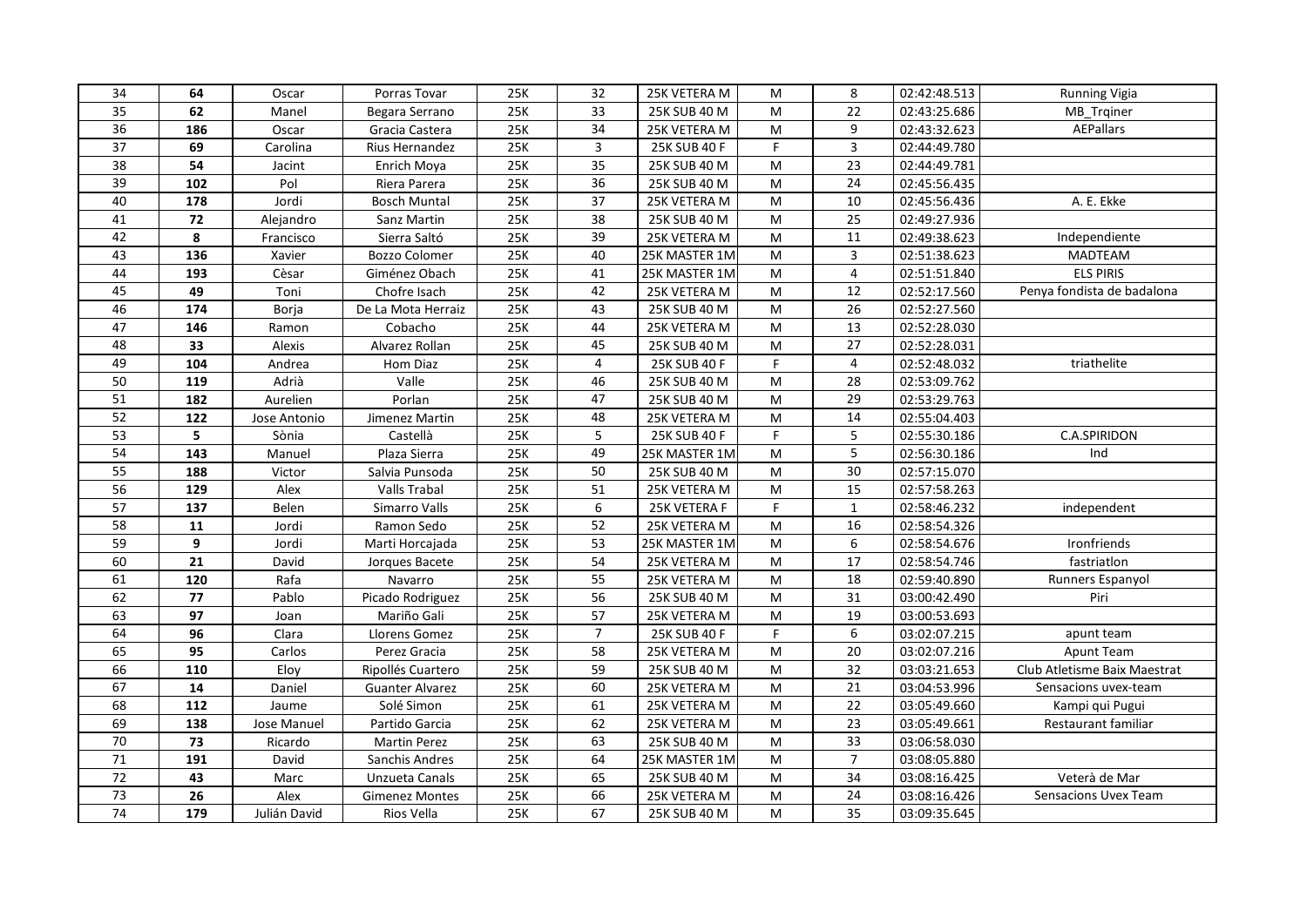| 75              | 172        | Albert       | Sans Ferrer              | 25K | 68              | 25K VETERA M  | M                                                                                     | 25              | 03:09:35.646 | Kilian Minguet Team            |
|-----------------|------------|--------------|--------------------------|-----|-----------------|---------------|---------------------------------------------------------------------------------------|-----------------|--------------|--------------------------------|
| 76              | 114        | Pau          | Sanchez Garcia           | 25K | 69              | 25K SUB 40 M  | M                                                                                     | 36              | 03:09:39.347 | Centre Excursionista Torelló   |
| $\overline{77}$ | 177        | Montse       | Gracia                   | 25K | 8               | 25K SUB 40 F  | F.                                                                                    | $\overline{7}$  | 03:10:08.936 | Les Guilles / Les tortugues    |
| 78              | 192        | Francesc     | Usay Monje               | 25K | 70              | 25K SUB 40 M  | M                                                                                     | 37              | 03:10:38.719 |                                |
| 79              | 181        | Jordi        | Rey De Maya              | 25K | $71\,$          | 25K MASTER 1M | M                                                                                     | 8               | 03:12:08.153 | RUM megazine                   |
| 80              | 101        | Salvador     | Lapeña Torres            | 25K | 72              | 25K VETERA M  | M                                                                                     | 26              | 03:13:43.966 |                                |
| 81              | 12         | Raul         | Orgales Mira             | 25K | 73              | 25K SUB 40 M  | M                                                                                     | 38              | 03:13:44.153 |                                |
| 82              | 53         | Manuel       | Mateu Hinojosa           | 25K | $\overline{74}$ | 25K VETERA M  | M                                                                                     | 27              | 03:13:49.640 | RUNNING VIGÍA                  |
| 83              | 167        | Xavi         | García                   | 25K | 75              | 25K MASTER 1M | ${\sf M}$                                                                             | 9               | 03:14:01.660 | Privat                         |
| 84              | 91         | Marc         | Farrando Bonet           | 25K | 76              | 25K VETERA M  | ${\sf M}$                                                                             | 28              | 03:14:31.589 | The Singermornings             |
| 85              | 90         | Xavier       | Queral                   | 25K | 77              | 25K VETERA M  | ${\sf M}$                                                                             | 29              | 03:14:31.590 |                                |
| 86              | 116        | Gerard       | Mateu Roura              | 25K | 78              | 25K VETERA M  | M                                                                                     | 30              | 03:14:42.513 | CA Figueras                    |
| 87              | 38         | <b>Bruno</b> | Salinasfuentes           | 25K | 79              | 25K VETERA M  | $\mathsf{M}% _{T}=\mathsf{M}_{T}\!\left( a,b\right) ,\ \mathsf{M}_{T}=\mathsf{M}_{T}$ | 31              | 03:15:35.506 | <b>Indira Runners</b>          |
| 88              | 40         | Toni         | Sanchez Garcia           | 25K | 80              | 25K SUB 40 M  | ${\sf M}$                                                                             | 39              | 03:15:45.820 |                                |
| 89              | 39         | Julio        | Sánchez Puerto           | 25K | 81              | 25K SUB 40 M  | M                                                                                     | 40              | 03:15:45.820 |                                |
| 90              | 58         | Marc         | Larroya Espinosa         | 25K | 82              | 25K VETERA M  | M                                                                                     | 32              | 03:16:44.553 | Agrupació Excursionista Icària |
| 91              | 111        | Juan Manuel  | Vellerino Garcia         | 25K | 83              | 25K SUB 40 M  | M                                                                                     | 41              | 03:18:10.966 |                                |
| 92              | 156        | Ricardo      | Jimenez Valenzuela       | 25K | 84              | 25K VETERA M  | M                                                                                     | 33              | 03:18:10.966 | Warriors                       |
| 93              | 142        | Miquel       | Fernández                | 25K | 85              | 25K MASTER 2M | M                                                                                     | $\overline{2}$  | 03:19:03.137 |                                |
| 94              | 17         | Miguel Angel | Cañestro Arjona          | 25K | 86              | 25K SUB 40 M  | M                                                                                     | 42              | 03:19:03.535 |                                |
| 95              | 18         | Felipe       | Malvarez Alvarez         | 25K | 87              | 25K MASTER 1M | ${\sf M}$                                                                             | 10              | 03:19:03.536 |                                |
| 96              | 151        | Joan         | <b>Minguell Soler</b>    | 25K | 88              | 25K SUB 40 M  | ${\sf M}$                                                                             | 43              | 03:19:35.968 | Vilassar de Mar PIRI           |
| 97              | 87         | Daniel       | Nova Ferrándiz           | 25K | 89              | 25K SUB 40 M  | M                                                                                     | 44              | 03:21:35.153 |                                |
| 98              | 29         | Ramon        | Mas Fuster               | 25K | 90              | 25K MASTER 1M | M                                                                                     | 11              | 03:21:38.973 |                                |
| $\overline{99}$ | 48         | Ismael       | <b>Achahbar Perales</b>  | 25K | 91              | 25K SUB 40 M  | ${\sf M}$                                                                             | 45              | 03:22:35.153 | <b>FILIRUN</b>                 |
| 100             | 153        | Ines Marta   | Villasuso Megino         | 25K | 9               | 25K SUB 40 F  | F.                                                                                    | 8               | 03:23:15.153 |                                |
| 101             | 175        | Fernando     | <b>Barcos Navarro</b>    | 25K | 92              | 25K MASTER 1M | M                                                                                     | 12              | 03:24:00.443 | independiente                  |
| 102             | 63         | Cecilia      | Guzmán Agui              | 25K | 10              | 25K SUB 40 F  | F.                                                                                    | 9               | 03:25:00.443 |                                |
| 103             | 134        | Enric        | Armendares I Calvet      | 25K | 93              | 25K MASTER 1M | M                                                                                     | 13              | 03:25:29.599 |                                |
| 104             | 44         | Albert       | Arias                    | 25K | $\overline{94}$ | 25K SUB 40 M  | M                                                                                     | 46              | 03:25:29.600 |                                |
| 105             | 187        | Claudia      | <b>Bigas</b>             | 25K | $11\,$          | 25K SUB 40 F  | F                                                                                     | 10              | 03:25:36.600 |                                |
| 106             | 85         | Dani         | Guerrero Badenas         | 25K | 95              | 25K VETERA M  | M                                                                                     | 34              | 03:25:36.601 |                                |
| 107             | ${\bf 10}$ | Sergio       | Seguel Garcia            | 25K | 96              | 25K VETERA M  | ${\sf M}$                                                                             | 35              | 03:26:32.529 | FUN RUNNERS CLUB ESPORTIU      |
| 108             | 150        | David        | Guijarro Pérez           | 25K | 97              | 25K SUB 40 M  | M                                                                                     | 47              | 03:26:32.530 |                                |
| 109             | 79         | Roger        | Forcada Margarit         | 25K | 98              | 25K SUB 40 M  | ${\sf M}$                                                                             | 48              | 03:26:46.896 |                                |
| 110             | 55         | Fernando     | Petit Boyero             | 25K | 99              | 25K SUB 40 M  | M                                                                                     | 49              | 03:26:47.553 |                                |
| 111             | 82         | Lee Mark     | Evans                    | 25K | 100             | 25K VETERA M  | M                                                                                     | 36              | 03:27:46.896 |                                |
| 112             | 145        | Ruben        | Campos Blanco            | 25K | 101             | 25K SUB 40 M  | M                                                                                     | 50              | 03:27:46.897 | <b>C.E. TRIATLO PICORNELL</b>  |
| 113             | 189        | Pau          | Balada Lampurlanés       | 25K | 102             | 25K SUB 40 M  | M                                                                                     | 51              | 03:28:46.898 |                                |
| 114             | 20         | Miguel Angel | Casado Perez             | 25K | 103             | 25K VETERA M  | M                                                                                     | $\overline{37}$ | 03:32:18.536 |                                |
| 115             | 127        | Carme        | <b>Bancells Salarich</b> | 25K | 12              | 25K MASTER 1F | F.                                                                                    | $\mathbf{1}$    | 03:32:34.426 | Independent                    |